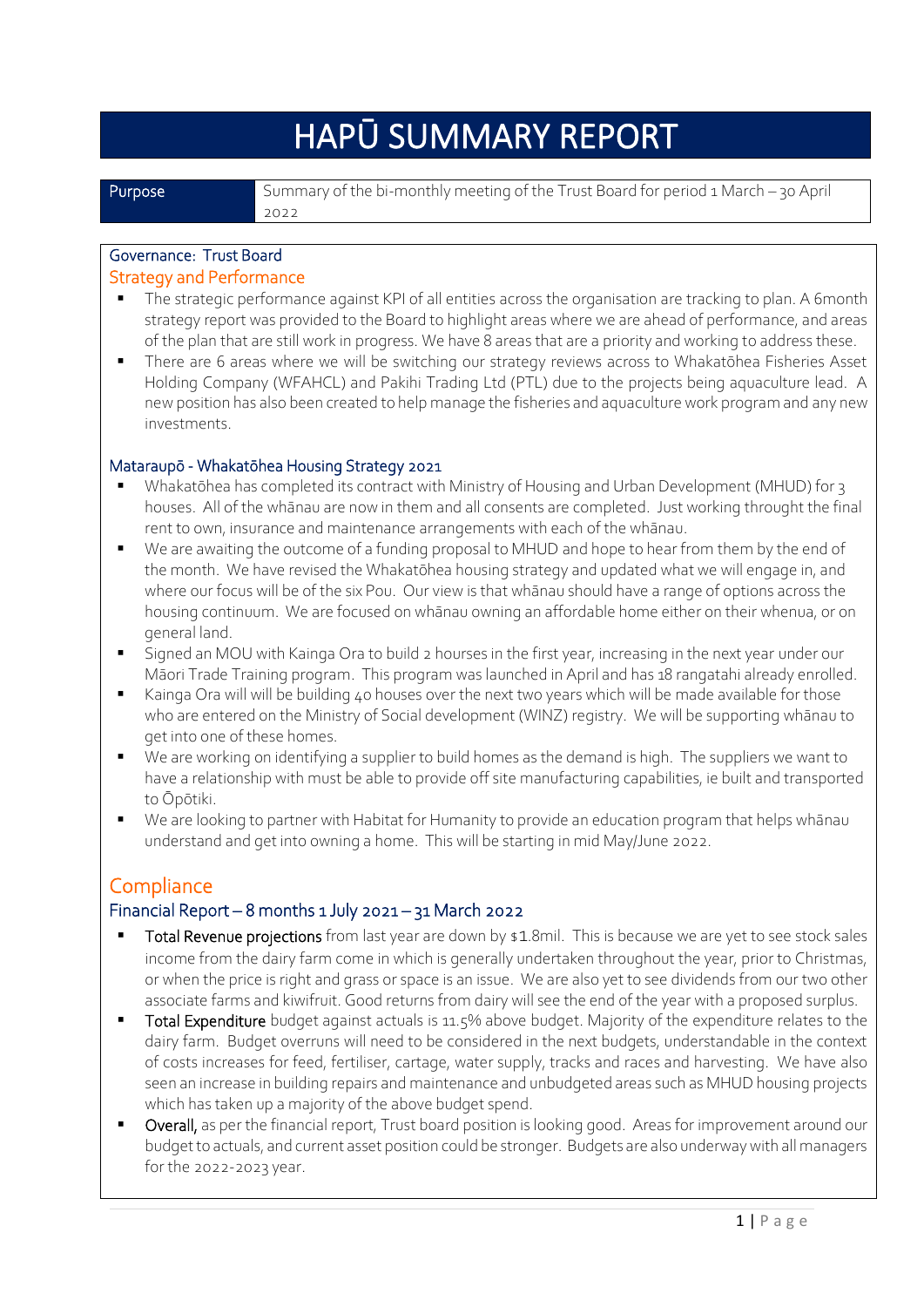#### Quality management

- Has oversight of policy and audits. High on the list for approvals are the policies around the COVID Health and Safety plan. Within this are the general rules regarding COVID activities, along with identifying what we do with vulnerable staff, vaccinated and unvaccinated. Risk assessments for returning staff and contractors are included along with site identification and management processes across the organisation and building areas.
- This month, ISO accreditation audits for Te Pou Oranga were undertaken, and no non-conformances were identified. Certification has been approved.

#### COVID 19

- We continue to manage the COVID requirements of mask wearing, isolation, RAT testing prior coming to work, hand washing. All policies for COVID are being followed, and a risk assessment has been completed by all staff.
- For those who were working in the Manaaki triage space, I congratulate them for their support. The education group received the funding through Te Pou Oranga o Whakatōhea in October 2021 from Ministry of Social Development, Ministry of Health and the District Health Board. This amounted to \$86,000 which was used to support whānau in hardship, provide petrol to get to work, kai and hygiene packs. This funded 2,665 people within the Ōpōtiki district.

#### Policy changes

#### Three water's reforms

- In August 2020, the government undertook a review of the Havelock north drinking water following the contamination and death of many people. Since then, it has been undertaking a blanket approach to a reform where they want water standards, stormwater and wastewater services. In this review they also identified several issues including infrastructure deficits, inability for local council to meet future costs, rising safety and environmental concerns and a so call desire to meet Iwi and Māori aspirations. With little consultation they are in the process of implementing the 3 waters reform which has been pushed through parliament quickly.
- The effect of this reform on smaller communities will impact on the ability of councils to leverage the assets they have accumulated from their communities on any new program they wish to implement. This will also affect marae, and hapū who will have to become water managers if there are more than 4 whānau living off one water supply. There will be costs of managing these systems, or purchasing a system, and to monitor the system. Whānau will also be required to come up to water quality standards, such as purchasing ultraviolet systems to their homes at their cost.

#### Harbour update

- The project is on task to achieve an opening by 2024. There are some issues around access and the committee is currently monitoring the entry to Snell's road intersection. Coming off State highway 35 is posing a risk due to the number of trucks carrying rock and the number of speeding vehicles.
- The MACA appeal has been highlighted as an issue for the harbour work program. ODC and Crown engaged in current matter before the High Court where hapū seeking recognition of wahi tapu areas that include some of the harbour works – latest area is on foreshore west of and adjacent to river closure dune. Potential impact on harbour consents. Costs to ODC could be significant and they are looking at how these costs could be mitigated.
- Discussions underway with ODC on the laydown area for the boat ramp and HEB have agreed to site their dredging access at the preferred location for the permanent boat ramp.
- A series of meetings have been held with Whakatōhea and kaumatua regarding the cultural stories and designs to be included in walls ends. The last discussion saw the platform that was once in the library now located to the Trust Board, board room.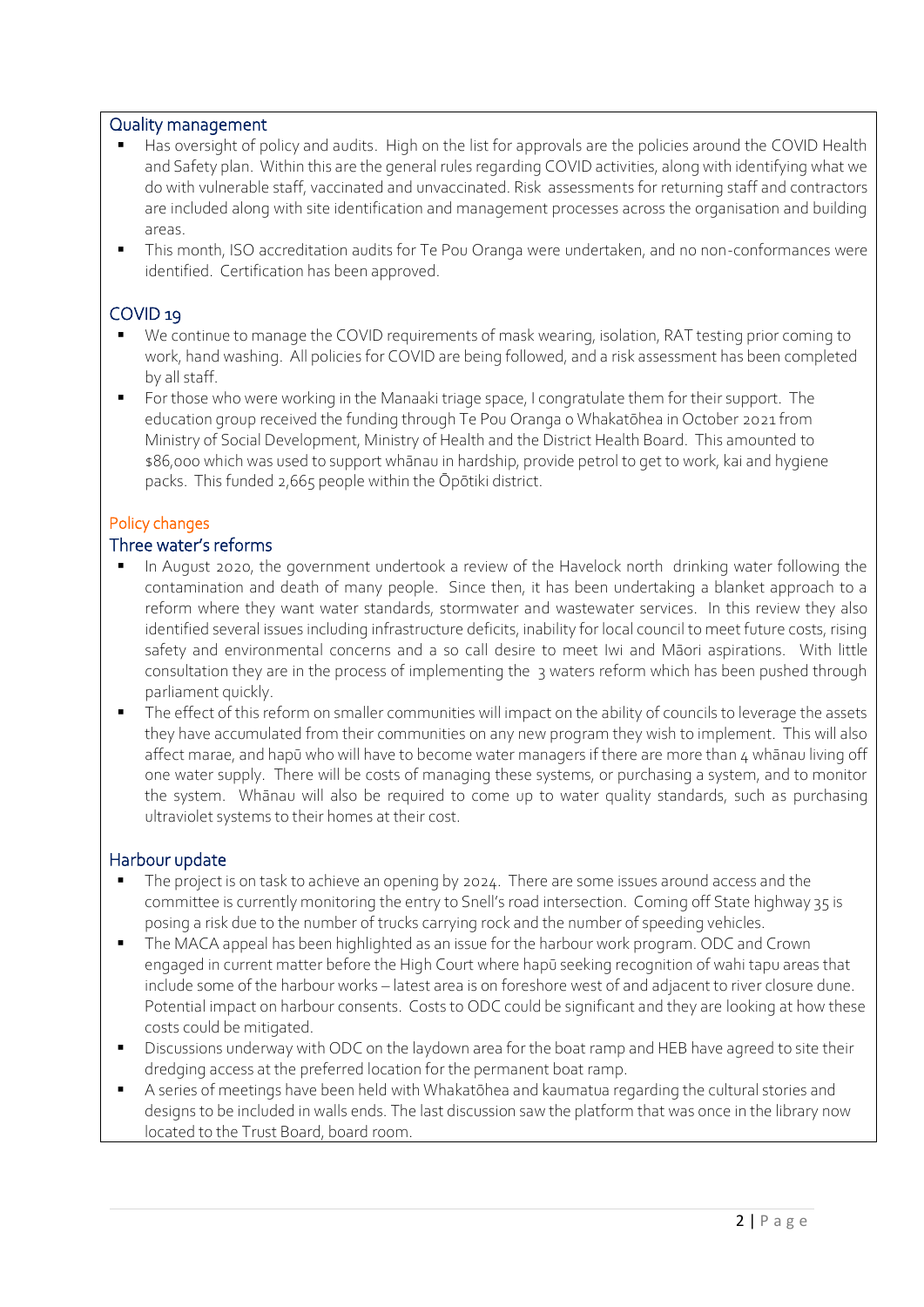

#### Ōpōtiki Marina and Industrial Precinct

- Tim Ferguson, planner for the OMIP has been working hard to complete the resource consent and lodged this with Regional Council for consideration. He has had feedback from BOPRC, requesting more information on consultation with Māori, Iwi and hapū along with whether they had adequately identified and addressed cultural effects.
- Consultation was initiated in 2016, however the main engagement process commenced in late 2020. Once the concept plans for the development had been prepared and draft assessments and supporting technical information provided Tim Ferguson, Chris and Ian Petersen initiated consultation with hapū.
- To assist the project even further, they are proposing to establish a Kaitiaki Liaison Group which was a suggestion made at one of the consultation hui.

# Te Pou Oranga o Whakatōhea – Iwi Development

#### Taku hikoi

- To date, Danny and Hōhepa has liaising with ODC Ana Kurei to deliver the Taku Hikoi app, aligned with the Ōpōtiki District Council's Heritage Trail project. They have utilised the opportunity to gather two pūrākau from each of the six hapū, which will be the key elements of the Heritage Trail.
- Troy Webb under the Education manager has begun carving two pou from each of the six hapū in alignment with this Kaupapa. The Heritage Trail and Taku Hikoi app will be launched during Matariki celebrations 2022.

#### Kaimahi for nature

- The kaimahi for nature team have been working well with their projects over the past few months. This has included the following:
	- o Whakaumu Track restoration (Waiaua)
	- o Manganuku Possum trapping (Waioweka)
	- o Manganuku Track Clearing (Waioweka)
	- o Tirohanga Dunes pest control
	- Whakatōhea Mussels wetlands project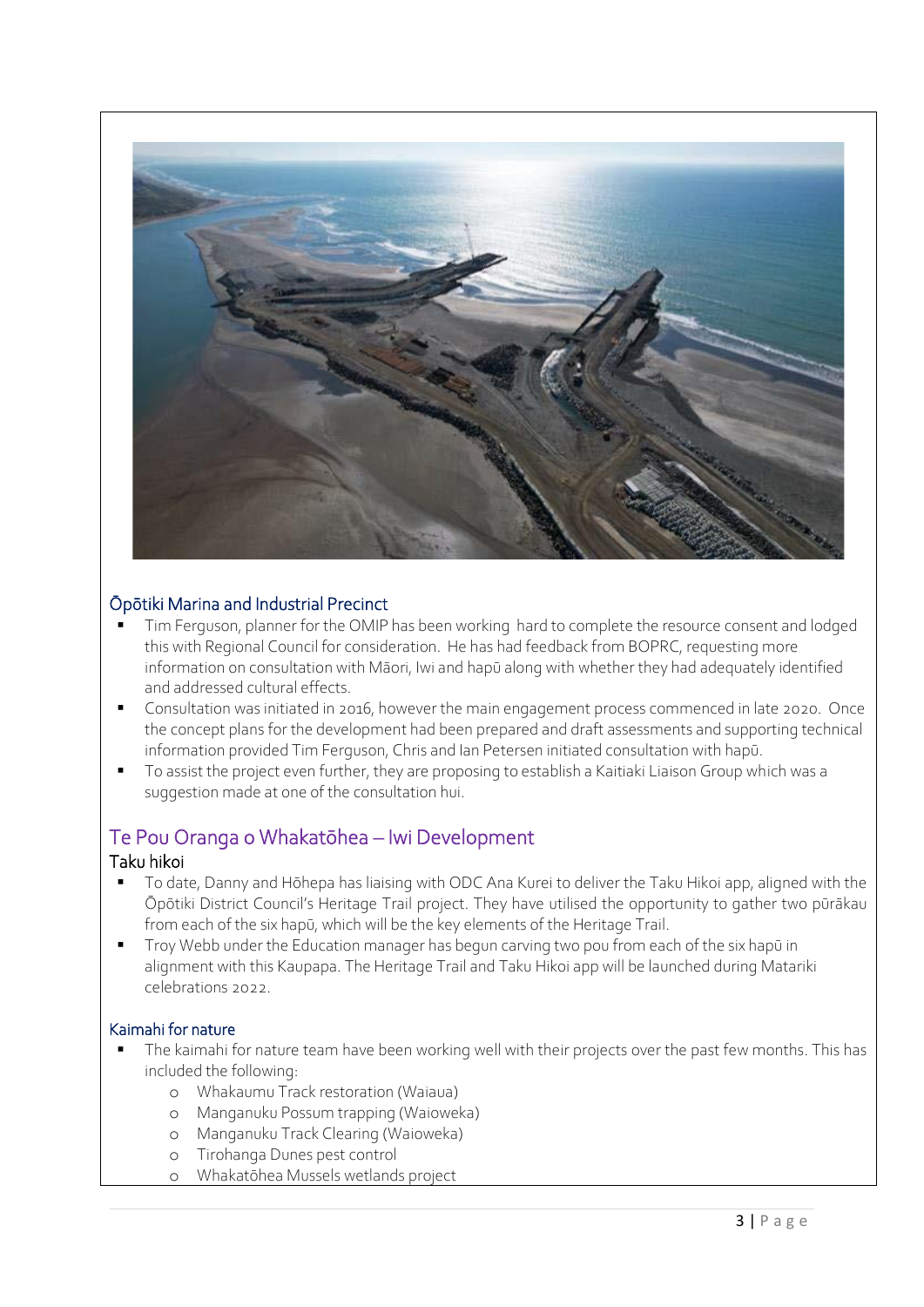As a highlight for the team their possum trapping in the Manganuku area has resulted in about 630 possums being culled over a three week period. Those traps have now been closed, however they have made a significant dent in the possum population.

#### New Manager for social and health:

- Louisa has spent the last 8 weeks inducting new manager Hemi Williams is settling in and the team is productive and working well in their mahi tahi approach to service delivery.
- Key activities have included addressing vacant roles, internal staff movements to fill gaps, tidying up remuneration for staff in roles additional to their key role and fit out of the building to make it more fit for purpose and understanding all the contracts.

#### Health Centre

Vaccinating team:

- 4 Vaccinators (registered nurses)
- 4 Health Care Assistants
- 1Fte Covid response coordinator (registered nurse)
- At the time of writing, these were the numbers of vaccinations our team had done

| <b>Opotiki District ALL population</b> |                      |            |       |                  |
|----------------------------------------|----------------------|------------|-------|------------------|
| <b>Territorial authority</b>           | # doses administered | Population | %     | # doses required |
| Opotiki                                | 7,367                | 8.210      | 89.7% | 843              |
|                                        | 7.064                | 8.210      | 86.0% | 1,146            |
|                                        | 4.099                | 8,210      | 49.9% |                  |
|                                        | 290                  | 977        | 29.7% | 687              |
|                                        | 60                   | 977        | 6.1%  | 917              |

|                          | <b>Opotiki District Maori population</b> |                      |                   |       |                  |
|--------------------------|------------------------------------------|----------------------|-------------------|-------|------------------|
| Dose number              | <b>Territorial authority</b>             | # doses administered | <b>Population</b> | %     | # doses required |
| 12+ Dose 1               | Opotiki                                  | 4,248                | 5,000             | 85.0% | 752              |
| 12+ Dose 2               |                                          | 3.999                | 5.000             | 80.0% | 1,001            |
| 18+ Booster/Additional   |                                          | 1.995                | 5.000             | 39.9% |                  |
| <b>Paediatric Dose 1</b> |                                          | 226                  | 852               | 26.5% | 626              |
| <b>Paediatric Dose 2</b> |                                          | 46                   | 852               | 5.4%  | 806              |

### Education report summary

Both managers from Iwi Development and Education are working closely together on projects such as:

- Te reo strategy
- Curriculum development into kura and the
- Development of the Maurua strategy

Hōhepa has been instrumental in driving the ringa raupa program and the initiation of the setup of the contract, funding and organisation of the team. Both Hohepa and Renee provided outstanding support to the launch and the students on the program.

#### MOE TAP1 Application: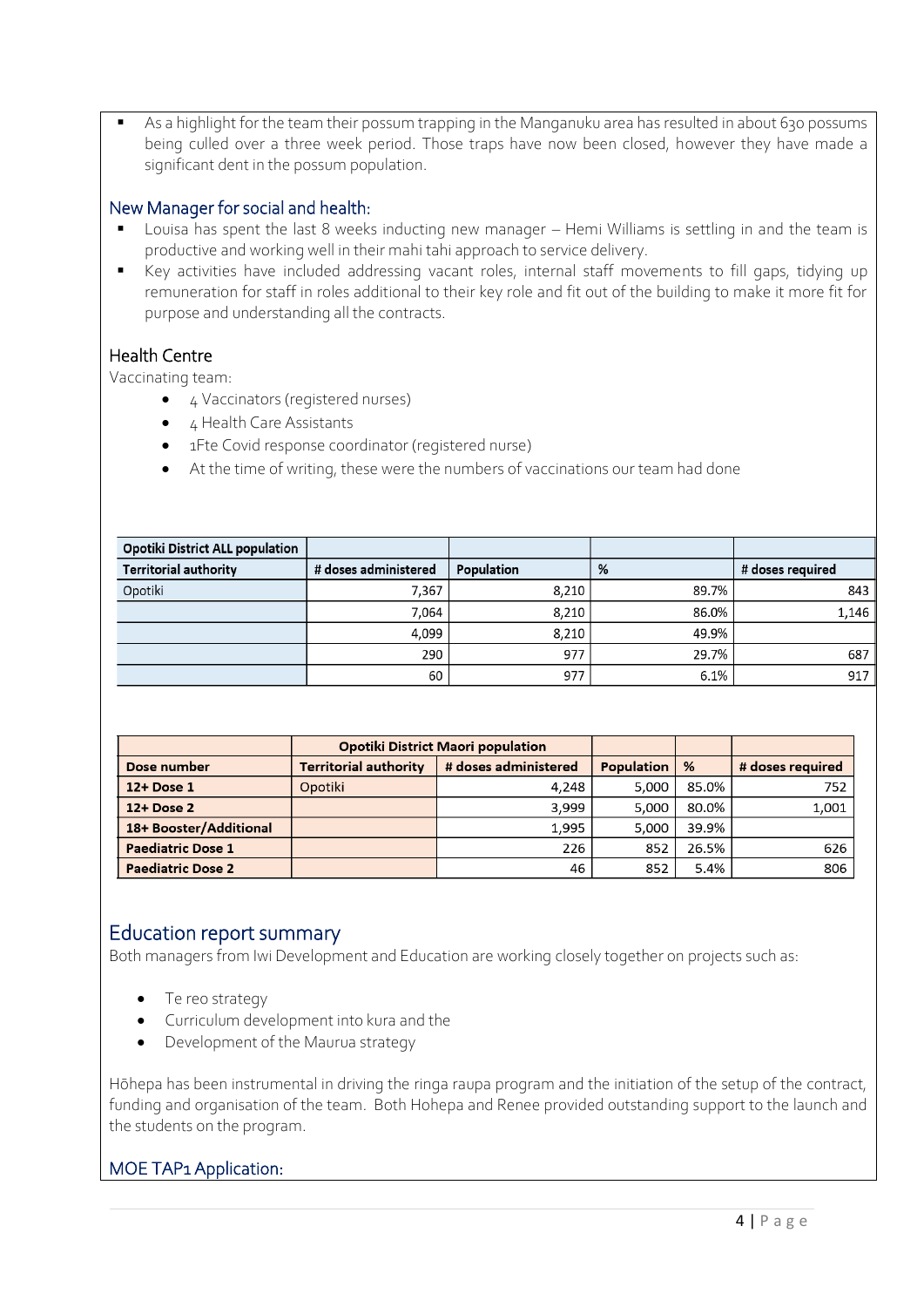- MOE engaged with the Education group manager proposing that we look at upgrading and expanding our existing site at Te Puna o Tarawa to allow our licensing numbers to increase to accommodate the growing need for current and future enrolments.
- A proposal is currently being drafted to support a TAP1 application to The Ministry of Education where Te Pou Oranga can address the current demand for early childhood education. We anticipate that an indication from the ministry will be available within the next 2 months.

#### Toi Whakairo – Whānau Engagement programme:

A new proposal has been submitted to The Ministry of Education to further support the Toi Whakairo programme that assists whānau who have become dis-engaged in education to re-engage through a mātauranga Māori approach focused on wānanga ā whānau concept. The initial contract was for 6 months however we are now applying for funding for 2 more years based on MOE recommendations.

#### Mahi Taiao

All learners are encouraged to be active participants in kaupapa taiao which is being promoted within the iwi. EOTC have arranged to enable our whānau to go hiking, fishing, swimming and food gathering. Working towards a more sustainable future we are now implementing Maara kai to all our programmes where a maara kai is to be established on each site where students maintain, cultivate and harvest kai encouraging them to create these spaces at home.

#### Whakatōhea Dairy Farm

- Milk production target of 292,000 kgMS was set for the August 2021/2022 year. Currently tracking 8% behind target or 14,000kgMS down on last year. Revised target now 278,000. This is mainly due to the amount of milk being taken out of the vat, along with inclement weather, torrential rain, and dropping soil temperatures. This target has also been impacted by food supplies during the COVID lockdowns and rising costs. Negotiations with feed are faring well, with stock on hand, however, again, inflationary costs, and rising transport are going to be a headache heading into the new year.
- Pasture management is good, no environmental concerns only that the team are preparing to plant the rivers. No OSH issues.
- On a positive note, this is offset by a better predicted milk price of \$9.50 kgMS.

# Kiwifruit Orchard

- The picking season has started with Tarata Gold. This was completed on the 28 march with 5,889 trays being picked. Per hectare this equates to 7,270 trays. Down on tray numbers due to the wind events in the back crop. On a positive note, the orchard has achieved a \$2.52 per tray for kiwistart which will help the result.
- Te Maara Gold was cleared as well with a good tzg (sweetness) of .80, the best this orchard has achieved. The crop is good in this block due to better shelter then Tarata gold block. Still waiting on the packhouse to let the team know when to pick the gold in Tarata.

# Te Waiti Farm

- Production target for this season sits at 116,394 on an effective platform of 145.00ha. Production is ahead by 1% and looking to achieve budgeted target. Feed up for cows which was a decision based on current payout price.
- Somatic cell count is good, so no problems here. Looking to lift cow numbers for the next season. Mating was down on last year's due to the number of empty cows, however, this season in cow rates have improved (60.6% at six weeks). Pasture cover is reasonable, and have plenty of feed on hand. 1 OSH incident. No environmental issues.
- Dividend paid to the three partners of \$7,500.